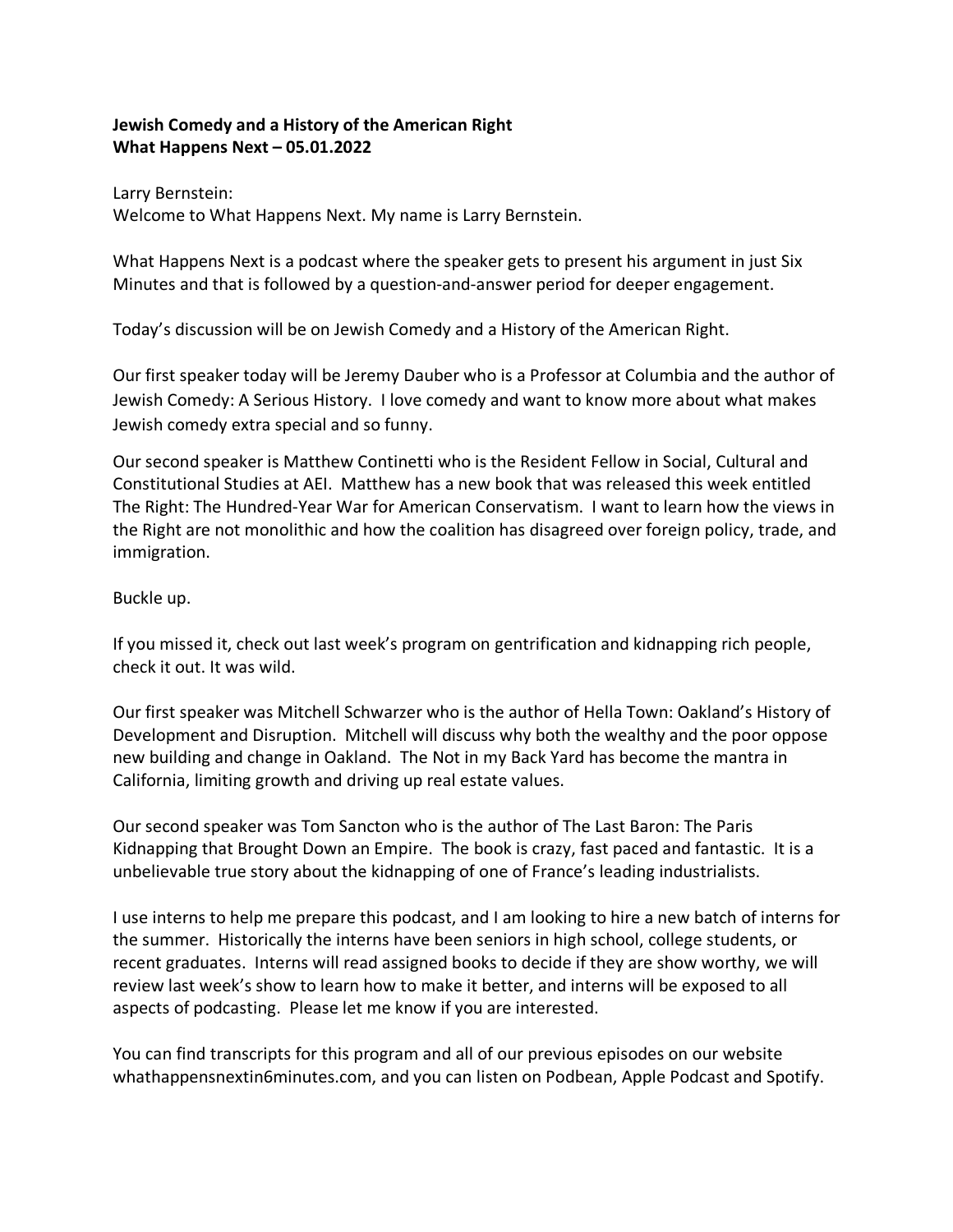Let's begin with our first speaker Jeremy Dauber. Jeremy good luck on your six minute presentation.

#### Jeremy Dauber:

A lot of people on this podcast talk about their points and they make three different points for two minutes each. And what I decided to do in talking about Jewish comedy was do something slightly different, which was to make twice as many points taking half the amount of time. So, six points because there were six different funny ways Jews do comedy.

The first is Jewish humor comes as a response to persecution. One of the ways of dealing with trauma is to make a joke about it. You can cope with it and feel better. So, one kind of Jewish comedy is a response to persecution, trauma, and antisemitism.

Another is Jewish comedy as social and political satire. Jews have had social, political, and religious institutions and they mock and make fun of them.

A third kind of Jewish humor goes back to this idea that Jews are the people of the book. It's a certain Jewish comedy is a witty bookish. It is very intellectual, practiced by the elites who had facility with texts.

The fourth kind of Jewish comedy is of the body. Jews have bodies, just like everybody else. They can have a vulgar comedy. Mel Brooks is bodily humor and intellectual comedy is Woody Allen, although his neurasthenic jokes about himself are very much of the body. You have those two different kinds, the wit and the bodily humor.

Our fifth kind of Jewish comedy is about metaphysics. Jews have flourished and suffered and lived through thousands of years of diaspora due to their self-identification as a people with a relationship with God, even if it's a God that they don't believe in, don't trust, and are angry with.

An example is someone like Tevye the Dairyman in Sholem Aleichem who is schlepping through the shtetl and talking with God and arguing with him. You look at the world, at God and at Jewish history and put that all together. That kind of Jewish comedy is metaphysical and it's pervasive.

The sixth kind of Jewish comedy is the Jewish folk tale. This is the Jews as a people who have their culture, folklore, and stories and how it applies to us today as it did to ancestors thousands of years ago.

Larry Bernstein Is Jewish humor unique?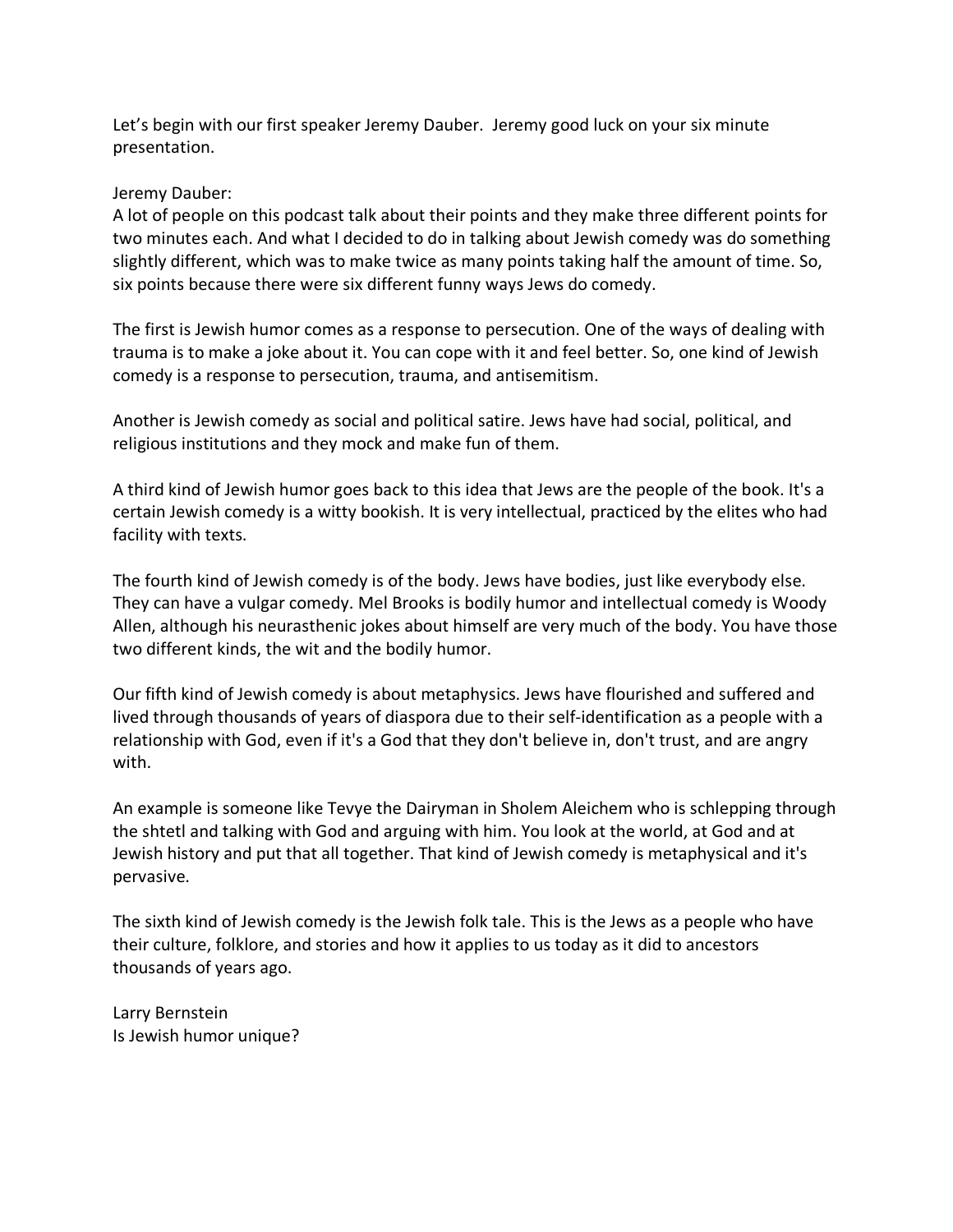Yes and no. It's unique because it has the details of Jewish history and culture and experience. That's what makes it Jewish humor. But it's not unique in those categories that I just described. It could be applied to other groups of people as well. Jews have an extremely long and quite varied set of experiences to draw on because of their diasporic nature over different continents and historical eras.

### Larry Bernstein:

In your book, you reference biblical stories as a source of Jewish Humor. When I think about Jewish comedy, it's a secular and not an Orthodox one. I have never seen an Orthodox Jew in a comedic film or standup club. It is exclusively secular.

Years ago, I read aloud to my son Chaim Potok's novel, My Name is Asher Lev. The book is about an orthodox boy who wants to be an artist and that requires him to learn about the non-Jewish world. Asher paints a spectacular work of his father on a cross. It stuns and upsets his father and gets him tossed from his congregation. Humor often depends on pushing the edge of social norms and that might be pretty limiting for the orthodox.

# Jeremy Dauber:

It gets to two different phenomena that are linked. The first is the role that comedy plays in religious societies. There's a great deal of humor in traditionally religious Judaism. It can be blasphemous. It can be obscene. In my class on Jewish humor I teach a 17th century poem about the genitalia of the patriarchs of Abraham, Isaac and Jacob.

This is rough stuff within a religious context, but it was done within this poem, this festival framework. Today there are many kind of religious comedians, and they work within the frameworks of their society, as we all do within ours. Even contemporary comedy clubs there are certain things that you can and can't do.

The secular American Jewish experience defined themselves in contradistinction to an Orthodox religious experience. And they do that in comedy as well. One way of doing this is to create a narrative that traditional religion is not funny. It's very serious. And our narrative of liberation allows us to embrace humor that they just don't get the joke. But I don't think that it's historically accurate.

# Larry Bernstein:

In preparation for my son's bar mitzvah, a group of kids met with our Rabbi to discuss how to prepare the biblical interpretation speech that is given by each bar mitzvah child after his Hebrew reading of the Torah. My son asked the rabbi, "is it appropriate to use humor in the speech?" And the Rabbi said that humor is core to the Jewish experience, and that he tries to employ humor in every sermon. It is proper and encouraged to use humor in interpreting the bible. But be respectful.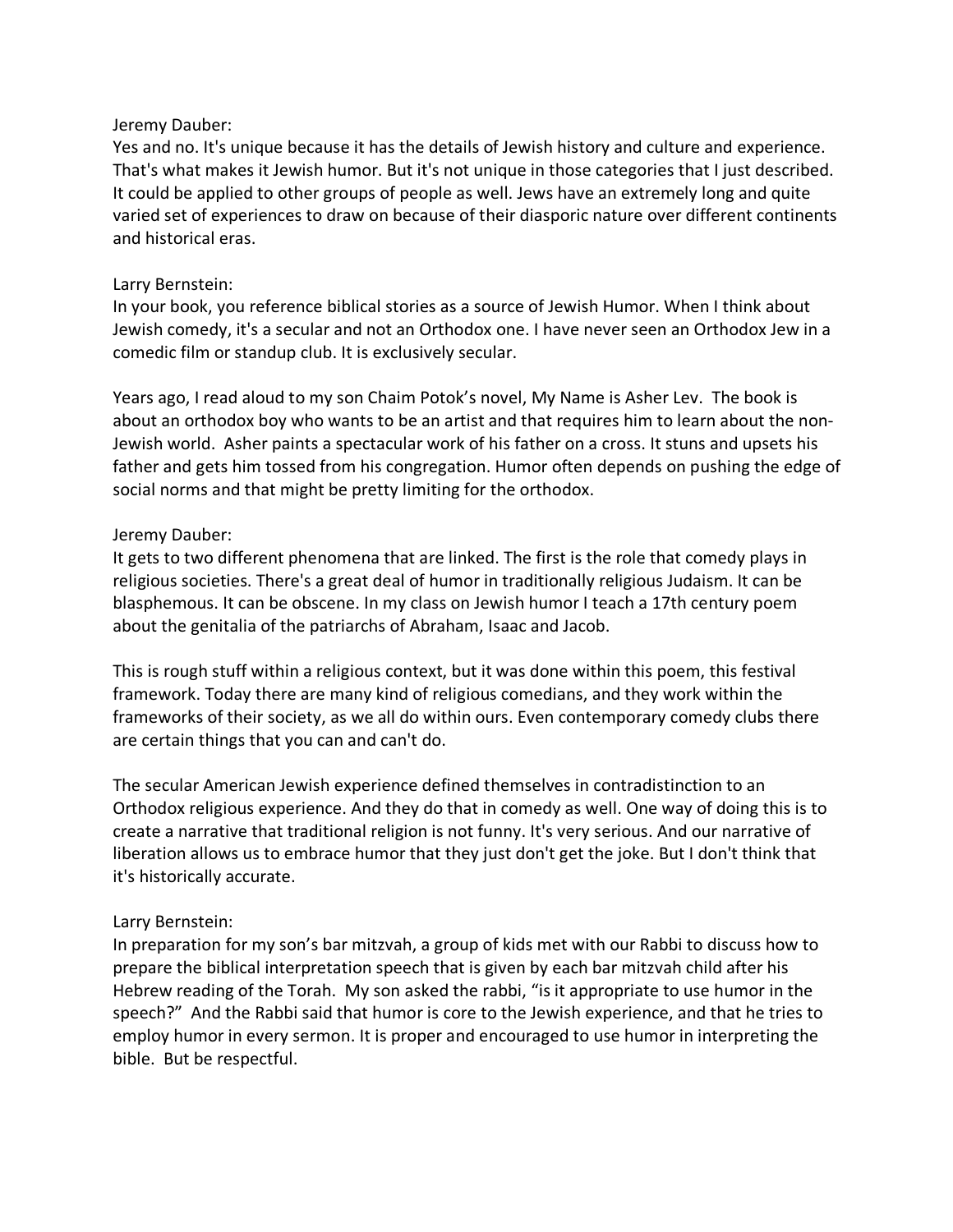Let me applaud your son's impulse to bring humor in and particularly around the Bible. There's a lot of different humor in the Bible, a lot of different comedy. One way of being respectful, I'm not saying this is the way that your son's rabbi meant it. But one way is to take that humor seriously.

You could say that Eddie Murphy or Lenny Bruce took humor very seriously. Sometimes the humor is a mocking humor of Jewish superiority saying, we've got God on our side. We may find that discomforting, but that's not to say it's not comedy.

#### Larry Bernstein:

Well, I think what the rabbi meant was that it would be inappropriate to do a fart joke or a vulgar skit like Sarah Silverman, or physical comedy like a Chevy Chase fall over the bimah that would've been off limits.

Jeremy Dauber: Right.

Larry Bernstein:

Now, if he wanted to use witty intellectual humor related to his torah portion that would have been perfectly fine.

Jeremy Dauber:

Every place has its own sociological rules. Your synagogue has one set of rules, and an Orthodox shtiebel will have different rules.

Larry Bernstein:

Jews are only 2% of the U.S. population yet they dominate the comedic world. Jon Stewart when he got an Emmy for comedic writing said "For those critics who said, 'How could you possibly put together a team of comedic writers with only eight out of nine writers being Jewish?'" He lifts up the trophy, "We showed them."

Jeremy Dauber: (laughs) That's great.

Larry Bernstein: So, why is there an overrepresentation of Jewish comics?

Jeremy Dauber:

Jews were discriminated against and couldn't get into a number of professions. Mass entertainment was not prestigious as it is today. It was about making a living. I just wrote a history of comic books and one of the reasons that Jews are so omnipresent in the early days of comic books is because it was a crap medium, comic books. (laughs) So, they could get in.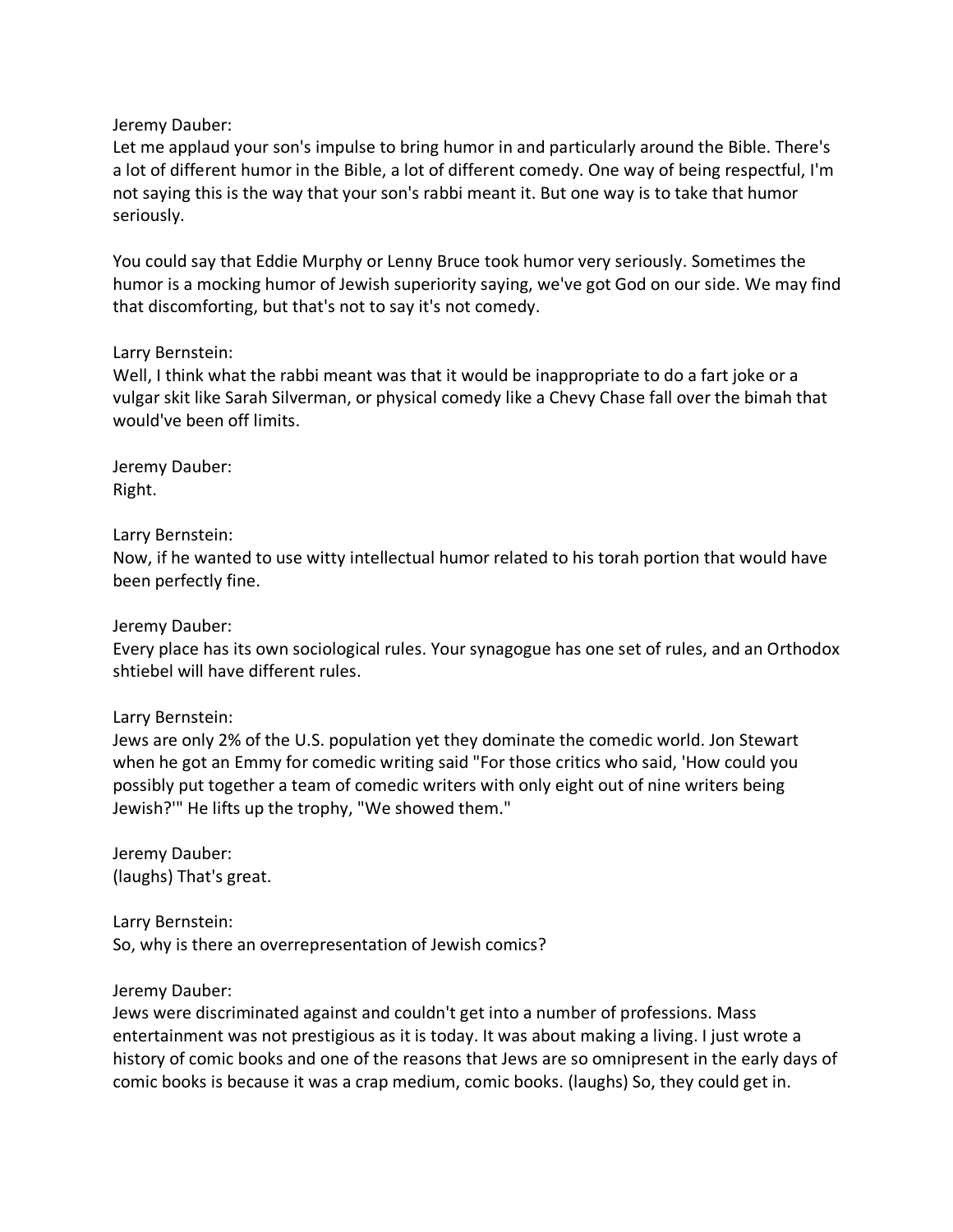Then you have network effects. My cousin needs a job, he's kinda funny, let's bring him in," For a lot of the 20th century, there is a very rational explanation for why Jews are so overrepresented, and I think it's this combination of social discrimination and network effects.

### Larry Bernstein:

In the Jewish culture, there are just a few fields that your mother will find to be an acceptable occupation. There is the law, medicine, finance, real estate, accounting, tax, retail, and comedy. So, if your grades aren't great or you can't wake up early in the morning, comedy sounds like a real opportunity.

### Jeremy Dauber:

(laughs) I think part of the question was it was legitimate for whom? Even within Jewishness, we have people saying, "I am working 16 hours a day, because I want my son to be a doctor or a lawyer. I don't want him to go off and be in showbusiness.'

And then that status changed. "My son the podcaster," (laughs)

Larry Bernstein: I dunno, the pay isn't too good.

# Jeremy Dauber:

As this became higher status, it became more of an aspirational Jewish practice rather than practical. For a long time, it was either people who were familially in showbusiness, or this was the job that they could get. As the decades went on, it became more socially acceptable.

# Larry Bernstein"

Let's move on to intellectual comedy and use Woody Allen as an example. I grant your point that it sounds intellectual, but I think it is more of sham intellectualism, it sounds smart but its funny because its idiotic or simply nonsense.

#### Jeremy Dauber:

That is a great and incisive observation that you're making about Woody Allen. He was so influenced by Mike Nichols and Elaine May, who had that same kind of faux thing. Allen said, "I'm not an intellectual, and everyone insisted on taking him as an intellectual," so I think you're absolutely right about that.

That was the beauty of Woody Allen, faux wit in his New Yorker pieces like the private detective parody of God is dead and we have to find out who did it.

# Larry Bernstein:

Jerry Seinfeld wrote an article about how he writes, edits, and improves his comedy and that his work is a craft. What do you think of Jewish comedic craftsmanship?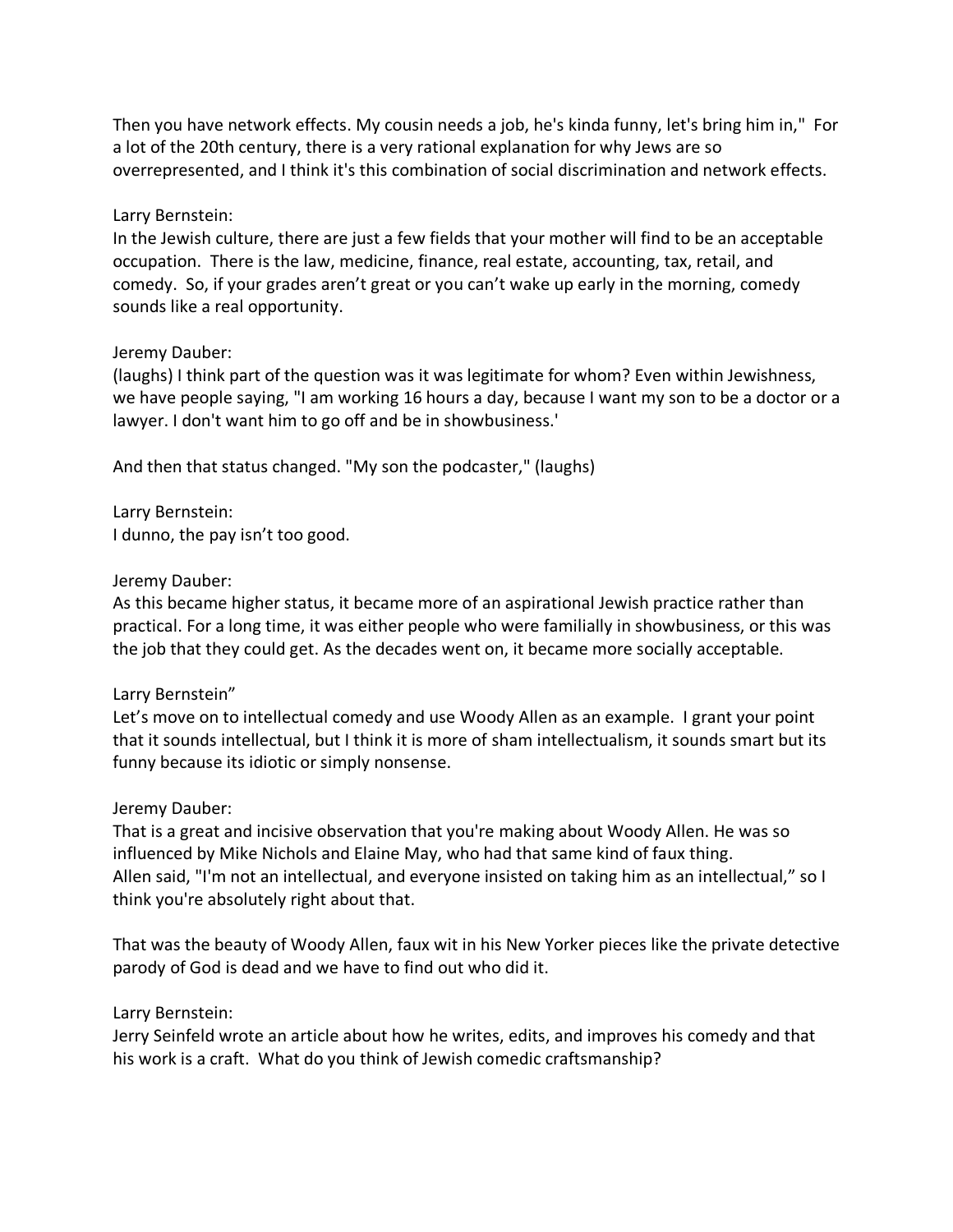That's a really wonderful question about craftsmanship. A technical dedication is something that really can play across a wide spectrum of comedy.

It can take as much craft to set up a good fart joke as it can to do a polished, witty, elusive oneliner, but in either case, you have this spectrum of attention and care that different comedians put into these things.

I cherish the hard work and awed at the genius of off the cuff or out of nowhere. Its incongruity and shockingness can knock you off your feet. So, there's benefits to both approaches.

### Larry Bernstein:

Don Rickles is a perfect example of a comic who can insult with machine gun accuracy. You are laughing three jokes back.

### Jeremy Dauber:

(laughs) I love Rickles. He has such a connection with his audience. He's famous as an insult comic, creating this communication where he knows the people who are gonna be okay with being insulted, he knows how far to take it.

### Larry Bernstein:

Sometimes you take it too far and then you get hit in the face. I guess Chris Rock didn't know his audience.

# Jeremy Dauber:

(laughs) Yeah. The circumstances around the slap, as it's (laughs) become known, I think are not 100% clear to me.

Comedy norms change all the time. And one thing that would have been entirely fine 100 years ago, for example, making fun of people with a medical condition. If this had been an unfortunate hairstyle choice that would've been one thing. But it was because Jade Pinkett Smith has alopecia. We now say, "we shouldn't be making fun of people with medical conditions. That's not really the right thing to do."

Whether this deserves a physically violent response is another question.

One of the things that I teach is a Yiddish play from the late 19th Century in my comedy class. It makes fun of people with stutters. Isn't that funny? Now, it's gross to have that.

# Larry Bernstein:

Some Jewish comics get nose jobs others change their names to sound less Jewish. My own great-grandfather changed his name from Palominsky to Bernstein to sound less Jewish. Is that still necessary to hide your Jewishness? Jackie Mason seems to flaunt it. Jew or not a Jew?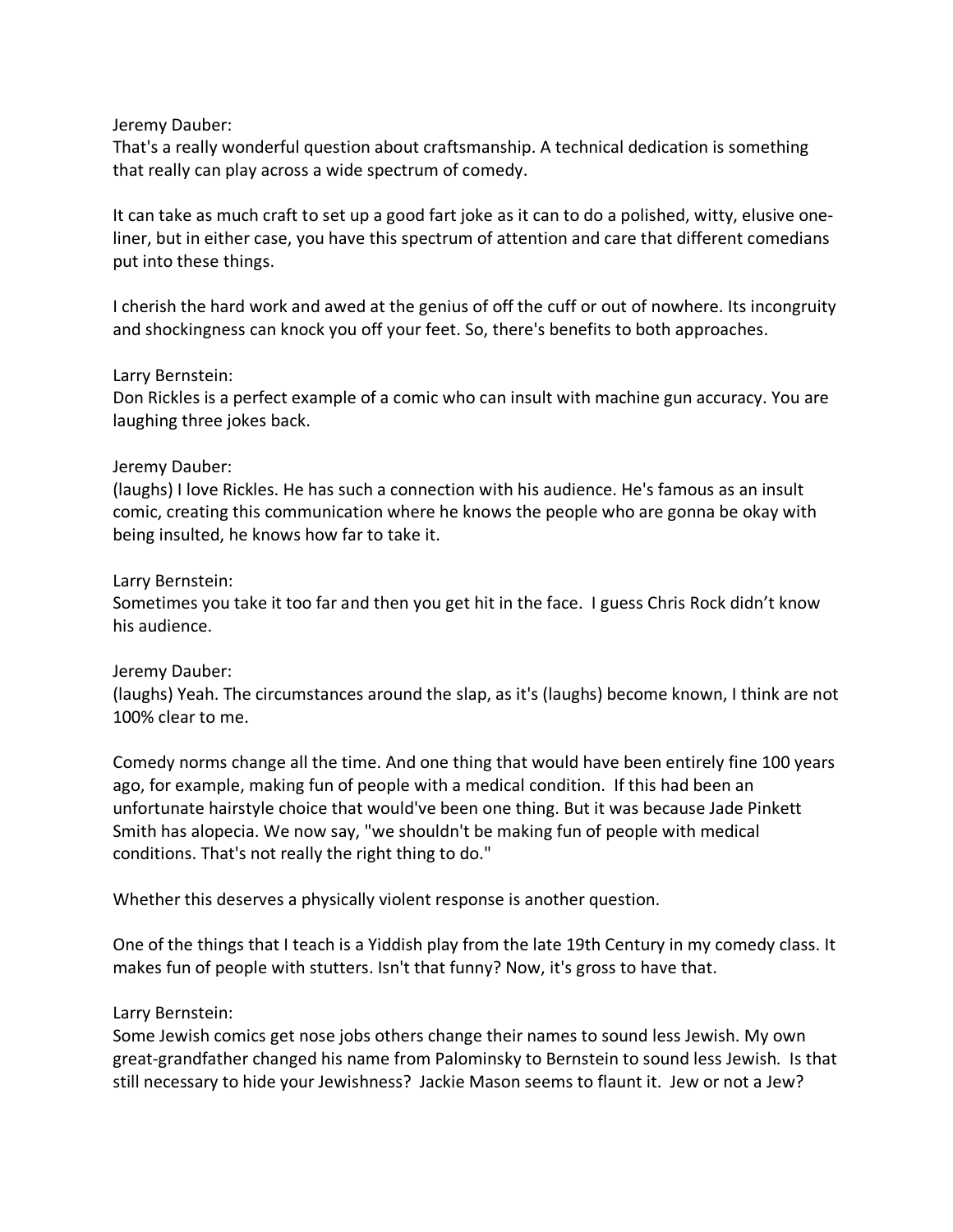(laughs) It depends on changing times and circumstances. Jackie Mason had a hugely successful career on Broadway for going Jewish.

On television Chicken Soup was cancelled because he was getting complaints of being too Jewish. After Seinfeld there's more depictions of Jews on television.

### Larry Bernstein:

In the Dick Van Dyke Show, Carl Reiner was the creator and originally played the Dick Van Dyke character in the pilot. But he was perceived to beJewish. George Costanza's name was changed to sound not Jewish, but the character is all-in.

### Jeremy Dauber:

There is no question that television and media are much more comfortable in 2022 with a much wider depiction of demography, ethnicity, and identity. Seinfeld is now 35 years ago, as hard as that is to believe, that it premiered in 1989 is much closer to 1955 (laughs) than it felt like at the time.

# Larry Bernstein

Let's talk about Jewish comedy and metaphysics. This is the concept of the relationship of the individual and God. In the bible, Jewish characters talk with God seemingly all the time. Abraham has a an active conversation with God over killing Isaac. Moses is trying to weasel out of going back to Egypt, please God send my brother instead. Job gets angry with God over his mistreatment. But in Fiddler on the Roof, Tevya's conversation is one way. Talking to God with no response, and that allows the use of humor, because God gets to play the straight man. Sort of like the gagged prosecutor in the Woody Allen movie Bananas.

# Jeremy Dauber:

(laughs) The first instance of laughter in Jewish literature is where Sarah laughs ironically because she thinks she's not gonna have a kid because she's post-menopausal. But God says that's not funny. You don't understand the way that things work, because I'm God and I can do whatever I want, and Sarah then transforms her laughter into a laughter of acknowledgement. It uses irony.

Tevya, as you say, does not have the privilege of God responding to him. The conversation that he's having is kind of with himself. He is amusing and comforting himself. Maybe he's also kind of explaining the world and providing himself with some solace.

It's doing something very serious helping him make sense of the tragedies that befall him in his life. And there are really parallels between the two, where you have this humor in the text, but it's being used for a very deep purpose. And that's why I sort of juxtapose them in my writing.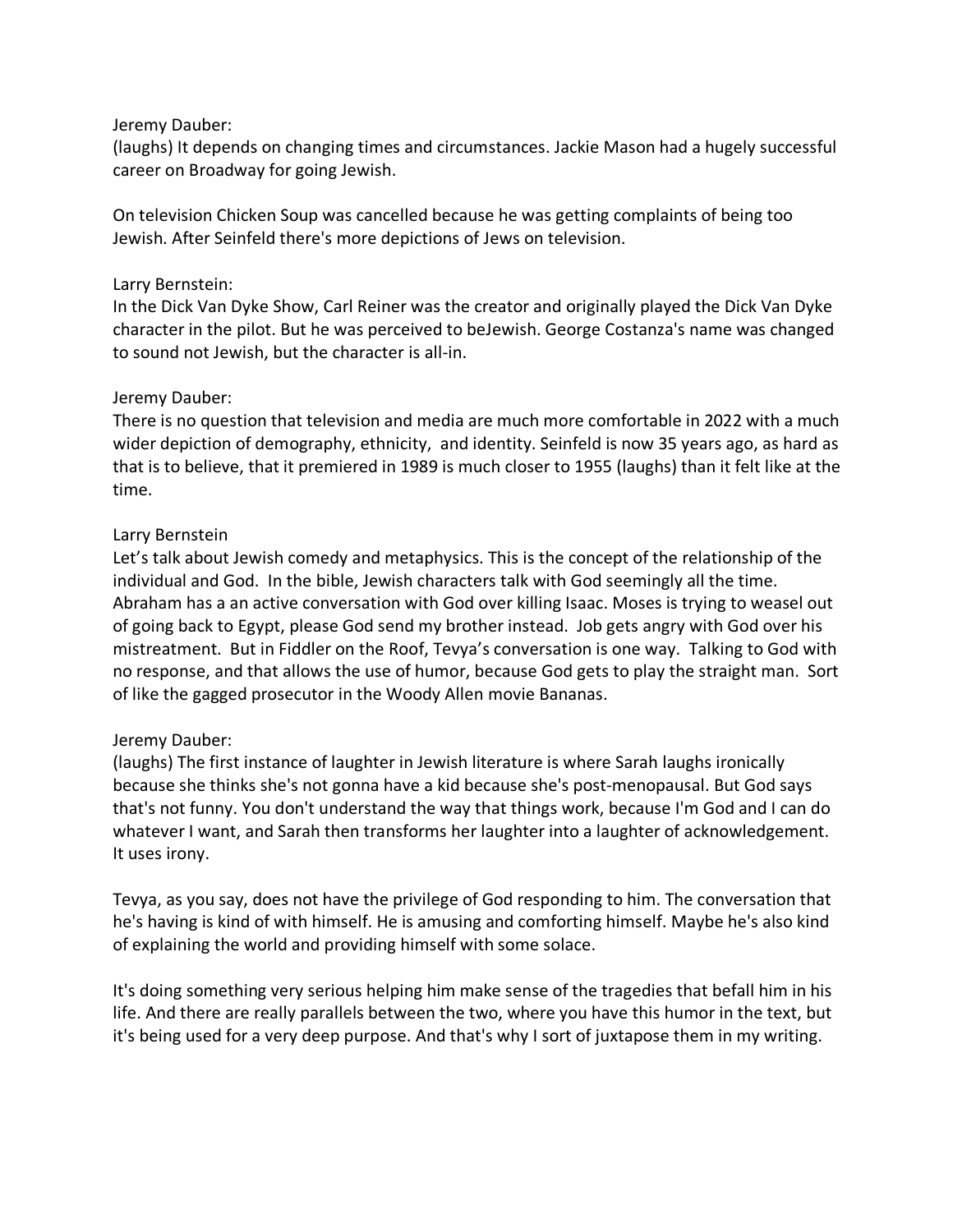### Larry Bernstein:

It is like a modern soliloquy strategy that allows Teyva to speak directly to the audience about what is on his mind without being compared to Hamlet.

New topic, another aspect of Jewish comedic craftsmanship, where the generic joke provides a structure for embellishment and personalization. I'm thinking about the Aristocrats joke where you have a structure that allows for creativity by the joke teller.

### Jeremy Dauber:

One of the things about The Aristocrats, which makes it such a good example, is that it is a scaffolding, which is, ethnically, religiously, culturally neutral, and you can put in whatever you want into it.

The Aristocrats itself is not an inherently Jewish joke, but you could make it into a Jewish joke by virtue of whatever details you put in and that's very frequently the case with a lot of entertainment genres. A romantic comedy isn't necessarily Jewish, but you can certainly make a Jewish romantic comedy.

You can make anything Jewish, but, it doesn't necessarily mean that it is.

### Larry Bernstein:

Jewish humor tries to push the edge of what's sociologically tolerated. Mel Brooks in The Producers is poking fun with the musical number Springtime for Hitler and Seinfeld has an episode where Jerry makes out with a girl during a screening of Schindler's List. Do Jewish comedians excel at testing boundaries?

# Jeremy Dauber:

There are definitely some Jewish comedians whose Jewish comedy pushes the edge, and there are others who are very comfortable doing some of the nightclub acts at the Copa. When Larry David came back to write the series finale of Seinfeld, where they get thrown in jail because they are monsters. People didn't like that because they had affection for the characters. But David and of Seinfeld do push the edge.

# Larry Bernstein:

Next topic is Norman Lear, the Jewish archetypal comedy All in the Family and the audience's response to Archie.

#### Jeremy Dauber:

Well, that's a great question because it gets ultimately to that dynamic between the artist and audience. Lear is a self-identified liberal who felt that the Bunker character was someone who was not to be admired and not a hero. And the reason for All in the Family's remarkable success was that people identified with Bunker, they thought he was great.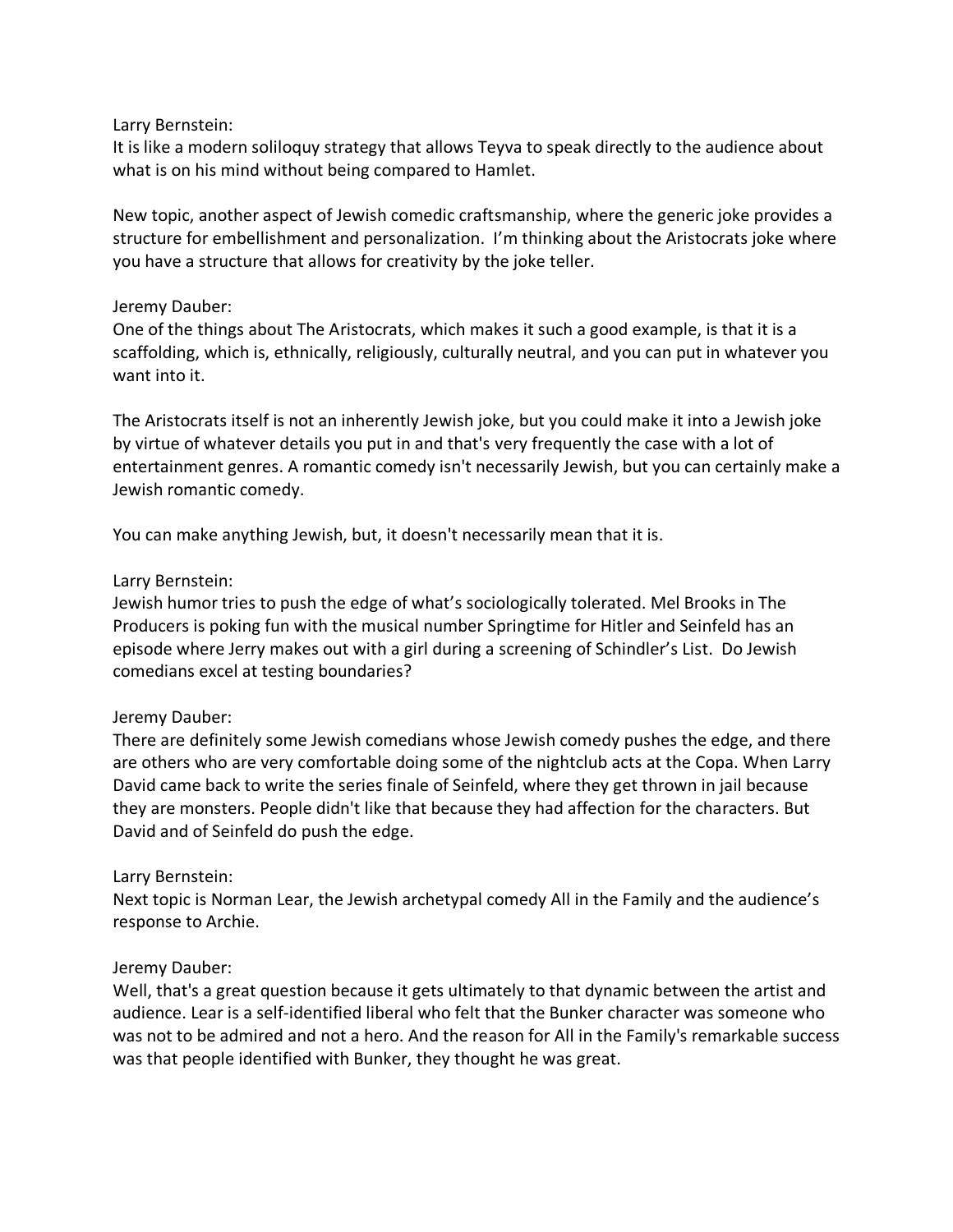Lear is a great artist who is like a thief with the hole in his pocket. He leaves more than he carries away. That he couldn't help but make these characters so human that people did identify with them, even if that wasn't Lear's ideological and political intent.

#### Larry Bernstein:

How is Andy Kaufman's comedic style different from other Jewish comics?

#### Jeremy Dauber:

Kaufman is an exception to the rule. We've been talking about comedies creating a communication with your audience and trying to have a positive response from your audience. Kaufman was often interested in bewildering his audience sometimes even enraging them. Kaufman was a genius and was able to make his own space.

#### Larry Bernstein:

I end each episode on a note of optimism, what are you optimistic about with Jewish comedy?

#### Jeremy Dauber:

We have this new kind of media for more voices and new jokes than we ever could have before. There are more platforms to hear more funny things. And millions of people are interested in series about ultra-Orthodox Jews on Netflix. The success of Shtisel, which has its comedic elements, show that there are audiences for Jewish comedy.

#### Larry Bernstein:

Thank you so much Jeremy. Alright, let's move on to our second speaker, Matthew Continetti, who is a resident fellow at AEI. Matt has this new book out entitled, *The Right: The Hundred Year War for American Conservatism.* Matt, please go ahead with your six minute presentation.

#### Matthew Continetti:

Most histories of the American Right begin shortly after the Second World War and culminate in Ronald Reagan's presidency. In my book, The Right, I begin the story much earlier and end it after Barack Obama. Reagan is not the central character but one character among many whose rise was not inevitable.

The Republican party of Donald Trump and Ron DeSantis has a lot in common with the Republican Party of the 1920s: Warren Harding and Calvin Coolidge. The American Right prior to the Second World War stood for non-intervention in foreign policy, restriction of immigration, and a protectionist trade policy.

The Republican party under Donald Trump is against deploying troops overseas and illegal immigration. Trump called himself, "tariff man."

A theme of my book, The Right, is the ongoing dynamic between conservative elites and the broader grassroots populist revolting against expert wisdom, top-down governments, bureaucracy and the elite guardianship of institutions.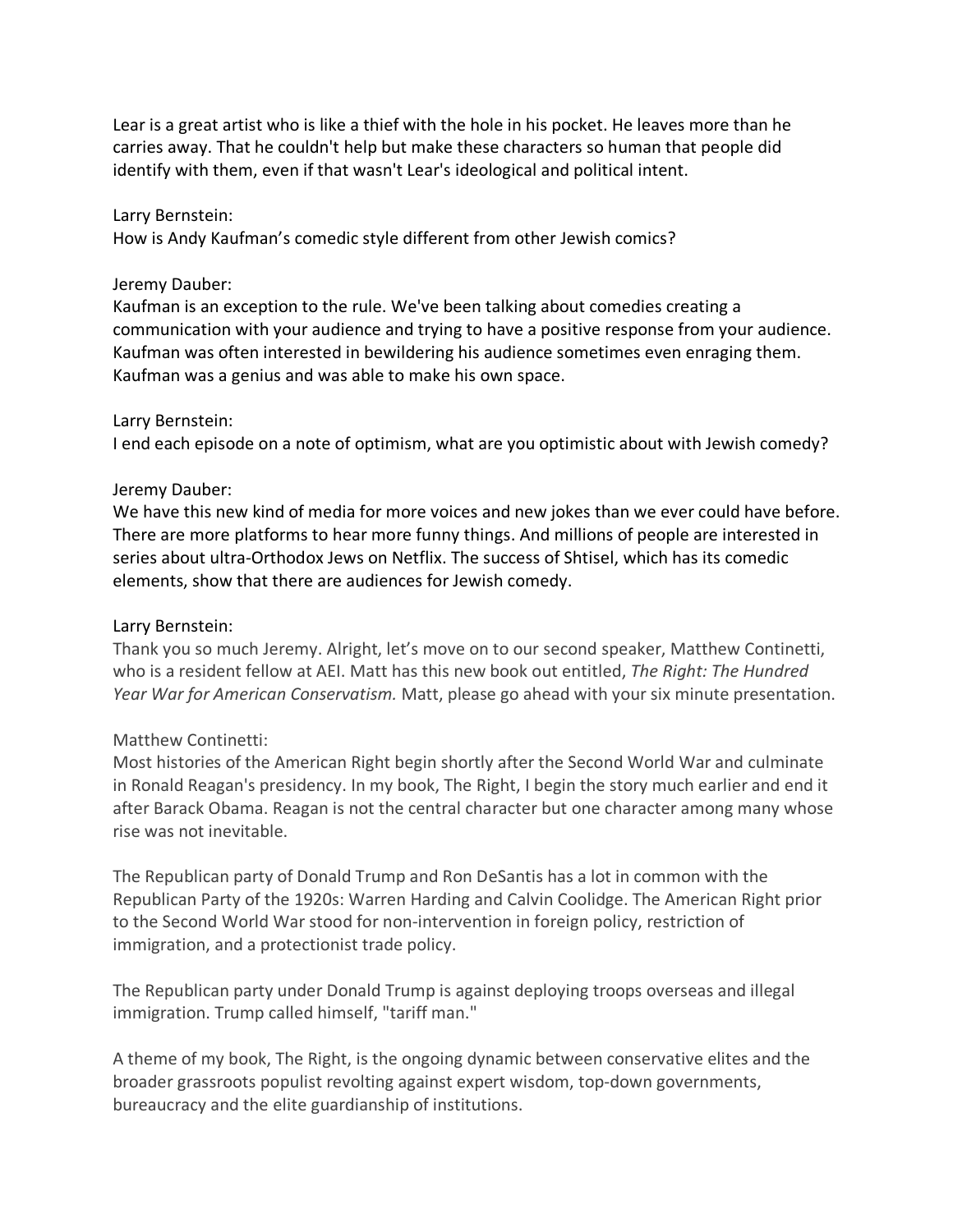Elites and the populists often find a common antagonism toward liberalism in American government, American culture, universities, the entertainment industry and the media.

Beginning in the mid-20th century, conservatives found that the way to power was the populist grassroots. But that didn't necessarily mean that the conservatives and the populists always saw eye-to-eye.

During the Cold War, anti-Communism provided a foundation for an alliance between the conservatives and the populists.

After the Cold War, many of the fissures between conservatives and the populist grassroots came to the fore. The issue of immigration, the simmering discontent with George W. Bush's policy of regime change in Iraq and Afghanistan and the integration of China into the global economy.

This tension between conservative elites and the Republican populist grassroots grew with time. And culminated in the rise of Donald Trump who was the agent of populist revolt, not only against liberal elites but also against conservative ones and that's where we find ourselves today.

#### Larry Bernstein:

Conservatives do not all agree on the major political issues of the day. Views evolve as constituencies change and social norms evolve. Each party is desperate to get to 51%. The Democratic party changed its political positions over time as well. Take immigration. Cesar Chavez opposed immigration because Mexican laborers would undercut wages of his union workers.

#### Matthew Continetti:

There's more coherence on the Democratic side on immigration. There was a change in the attitude of unions toward immigration in the last 20 years when unions saw immigration as a threat to wages of their members to a possible pool of recruits.

In the Republican party, there is still a debate between the business community which does favor relaxed immigration policy and the populist Republicans who are against immigration.

#### Larry Bernstein:

The Republicans are sore that the compromise from Reagan's immigration legislation that traded border enforcement for expanded citizenship wasn't enforced by Democratic presidents, so I suspect that the Republicans would prefer to do nothing.

#### Matthew Continetti:

I think that's an accurate statement of the Republican position. The last time there was an amnesty authorized by Congress for illegal immigrants was under Ronald Reagan. Reagan said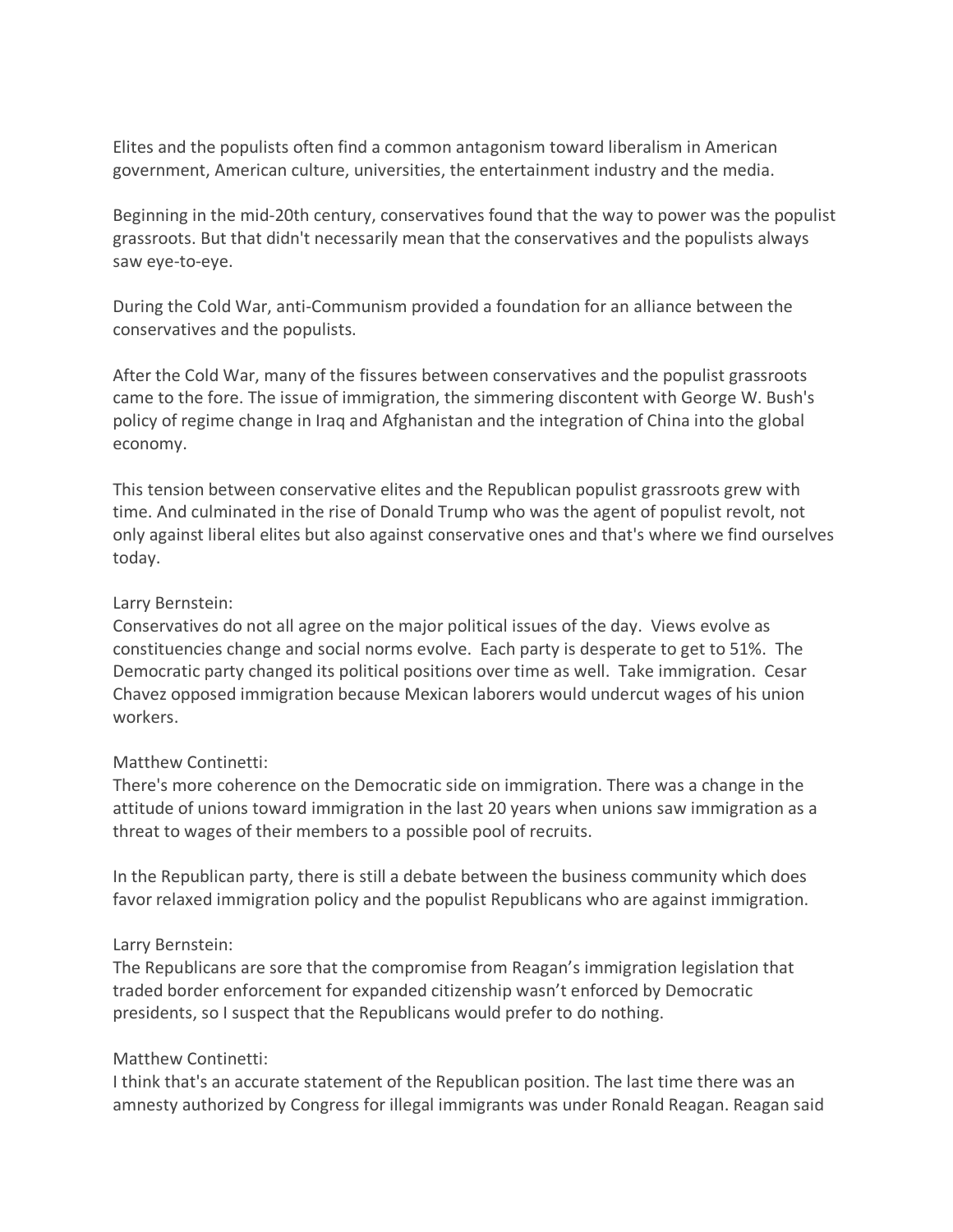that the border enforcement and employer enforcement ought to be followed, and they were not as you mention. And that has made many Republicans and opponents of immigration very leery of the deal that would regularize the status of illegal immigrants.

I just don't see the possibility of any compromise.

### Larry Bernstein:

Next topic is foreign policy. The Republicans included both isolationists and internationalists in the party leadership over the past 100 years. Senator Lodge opposed the League of Nations and Trump wanted to bring the troops home and reduce our obligations under the alliances. In contrast, Eisenhower and Bush were true believers in the role of NATO and multilateral institutions to keep the peace. In the 1960s LBJ started the Vietnam war while McGovern protested foreign wars. Both political parties' positions are inconsistent.

### Matthew Continetti:

Foreign policy is where you find the greatest diversity of opinion within both parties, and I think that's been true throughout the history.

The Cold War established within the Republican party what one scholar calls, "Engaged nationalism." A foreign policy that's nationalistic, believes in American hard power, and that America shouldn't be tied down by multilateral organizations like the United Nations. America should have troops stationed overseas to meet threats in Europe and East Asia.

The engaged nationalists believed in alliances like NATO, in free trade to empower our allies through economic growth and to hold up America as a model of democracy.

These were all policies generally agreed upon within the conservative movement during the Cold War period. It's before the Cold War, when you didn't have the threat of the Soviet Union, and after the Cold War, when the Soviet Union is removed that figures like Buchanan revert to a disengaged nationalist foreign policy. Still nationalistic, still believing in American power, in American freedom of action but disengaged from the world. No forward defense. No alliances. Protectionist economics. Closed immigration.

The George W. Bush foreign policy of preemptive war and regime change intensified those differences, made this discussion more vitriolic within the party.

On the Democratic side, Bill Clinton seized on that unipolar moment when America was the sole superpower to engage in a variety of humanitarian interventions believing in multilateralism, international organizations and alliances. There's been a retreat from that position on the Democratic side that is more like the McGovern position you mentioned earlier.

One of the reasons I wrote my book The Right is to push back against the idea that The Right is just one thing.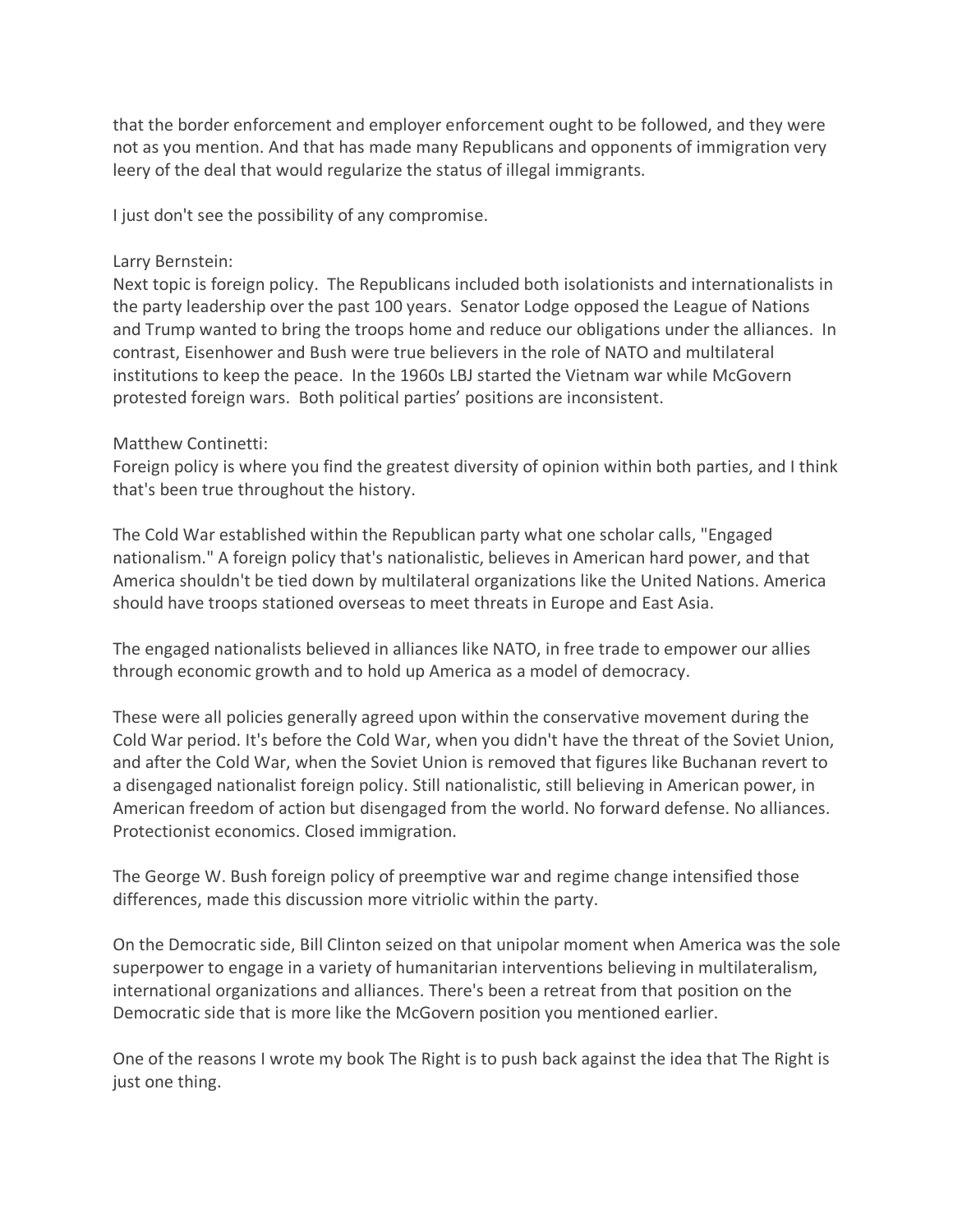People take the figure of Reagan. They think he's the standard of the American right that he's the model everyone should follow. My point is he's one model. There are many different schools of conservatism, and they have often competed for dominance within the right. And we've seen a transition in recent years between engaged nationalists and Trump.

#### Larry Bernstein:

The voter composition of the Republican Party changes over time. Vermont used to be very Republican and now New England is solidly Democratic. College educated elites used to be at the center of the Republicans. Today, non-college educated whites vote 2:1 Republican and are core to the party. We should expect Republican policies to follow the interests of its primary constituents.

#### Matthew Continetti:

Yes, I think that's right. There's no doubt that the growth of the non-college educated vote within the Republican party has been incredibly consequential for American politics. The migration of non-college educated voters from Democrats to Republicans is what has fueled populism on the right.

My American Enterprise Institute colleague, Michael Barone published a book before the pandemic on the two parties. And he said, the groups of people who composed the two parties have changed over time. But fundamentally, the two parties have always stood for a certain type of American, with the Republican party representing the people who feel they are the true American community and the Democratic party composed of out groups.

#### Larry Bernstein:

Michael Barone spoke at one of my book clubs a couple of years ago about his book you reference How America's Political Parties Change and How They Don't. And my takeaway from Barone is that immigrants' national origin and religion matter for current voting patterns. The fact that Wisconsin and Minnesota were settled by Norwegians and Swedes affects their voting behavior and differs from the German Catholics who settled near Milwaukee.

#### Matthew Continetti:

The real value in what Barone does is look at ethnicity and religiosity. Rather than looking at the White vote, we could disaggregate it, as you said, the descendants of German Americans or Swedes, and then trace their voting patterns over time. Ethnicity is a much more interesting lens to look at American politics than the reductive frame of race.

The other thing he does is look at religiosity. The real change came beginning in the 1970s, when it was less what religion you were than how often did you practice it.

This idea that church, temple, or mosque attendance is the real metric where you fall politically is an important transformation in American politics.

Larry Bernstein: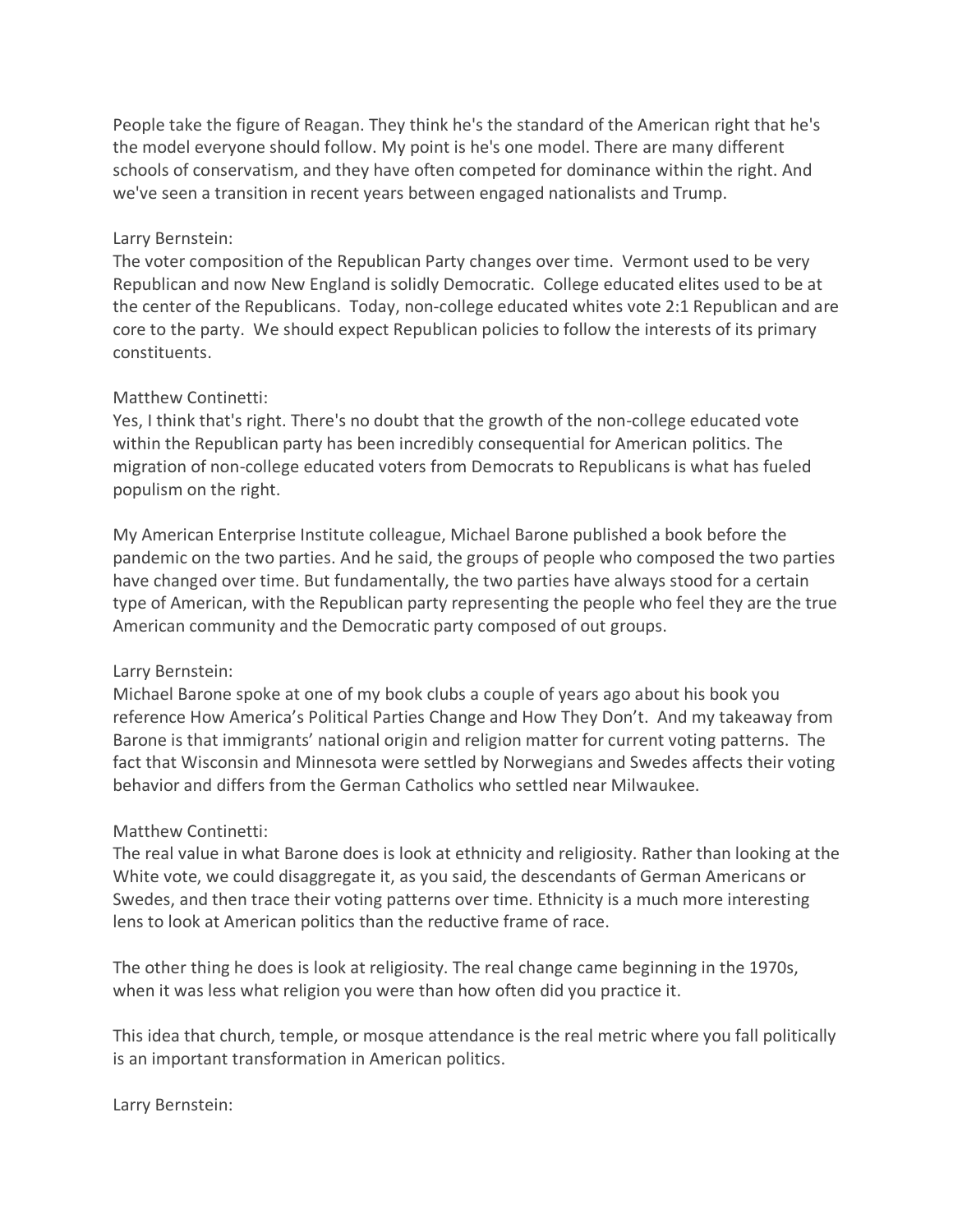Your book the Right explores the evolving intellectual policy debates in the context of the political environment.

### Matthew Continetti:

My book is unique because it tries to synthesize the ideas with the politics. I try to weave what the intellectuals were doing with the major developments in American politics during this 100 year period. The decomposition of the New Deal Coalition over Vietnam and the civil rights movement after the 1964 Civil Rights Act and the 1965 Voting Rights Act. This is the major story of the 20th century politics.

Were they reacting to ideas? Well, it's not as though they were picking up Ludwig Von Mises. What they were reacting to was the rise of the anti-war movement over Vietnam, the student revolt on campuses, rising crime in the cities, and the squeeze on wages because of inflation.

The most receptive audience was the hard hats that's where you see this dynamic between the conservative intellectuals and populist voters. Those construction workers at the World Trade Center who fought the anti-war protestors in the so-called hard hat riot. Nixon loved the hard hats.

Whether you call them middle American radicals, the silent majority, or Reagan Democrats, they have provided the votes for Republican majorities over the last 50 years.

### Larry Bernstein:

What do you make of Tom Frank's argument made in his book What is Wrong with Kansas that suggests that the Kansas voter makes a mistake by voting against his personal interests?

# Matthew Continetti:

The thesis is that social conservative voters don't know what's in their economic interests. And, voters find value issues more important than economic ones, the political takes preference over the economic.

If the voters in Kansas want to vote Republican because they think that the Republican party is on their side on the right to life or the second amendment rights that makes as much sense to me as it does suburbanites in Northern Virginia voting for the Democratic party that is a supporter of rights for LGBTQ Americans.

Values matters. They matter to both sides and usually take priority over economics.

# Larry Bernstein:

You make the argument in your book that intellectual but not scholarly magazines like Commentary, The Weekly Standard, The National Review and American Affairs are critical to the conservative movement. I have subscribed to Commentary magazine since high school, but very few people read it. Why do you think that these intellectual magazines have such outsized influence if politically interested people and politicians do not read them?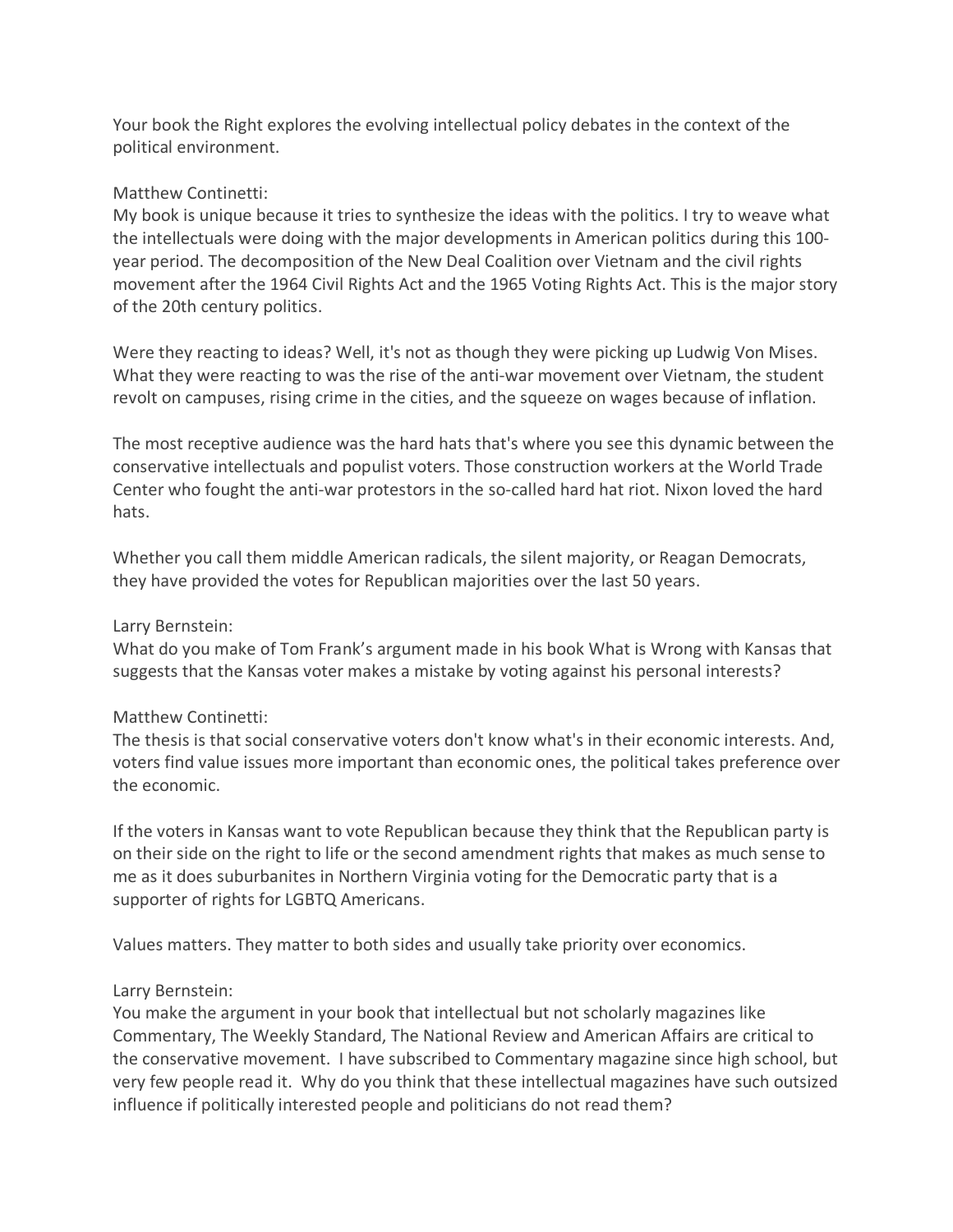### Matthew Continetti:

People don't read the little magazines. They're also not reading the great works that those magazines popularize. They may not have heard of Milton Friedman, Norman Podhoretz, Irving Kristol, or Leo Strauss. But the magazines filter these ideas that make them accessible to people who are involved in politics.

You're right, most people in politics don't read these little magazines. Some people do. I mean, you read it, Larry. Enough politicians read them to draw ideas, and they get a policy proposal out of them. And it's important that way.

The little magazines are directionally a barometer of what the climate of opinion, as Milton Friedman used to call it, at a given moment.

During Trump's presidency other magazines came into existence to explain and influence the Trump Administration, journals such as American Affairs. The Claremont Review of Books is now central to the Trump world and continues to rise in popularity.

#### Larry Bernstein:

Readers of Commentary and the Weekly Standard would have been shocked by Trump's rise to power and the political issues that pushed him forward in his presidential campaign. Many of Trump's ideas on foreign policy, trade, and immigration were vehemently opposed by the conservative intellectual writers at these magazines.

#### Matthew Continetti:

I agree. For someone who had just been reading Commentary, The Weekly Standard, or National Review in its Against Trump issue in 2016, the Trump victory would be a surprise.

Trump was a master at social media and leveraging the social media power to advance his political prospects.

#### Larry Bernstein:

Next topic. Conservative talk radio led by Rush Limbaugh has more listeners and influence than political magazines.

# Matthew Continetti:

Yeah that's right. Limbaugh, his audience might not have read those publications, but he did. Rush was very aware of the intellectual scene.

Rush Limbaugh is an incredibly important figure in my story. Many people master an industry, very few people create the industry that they master, and that's what Rush did. Rush Limbaugh created nationally syndicated talk radio and found a huge audience, tens of millions of people,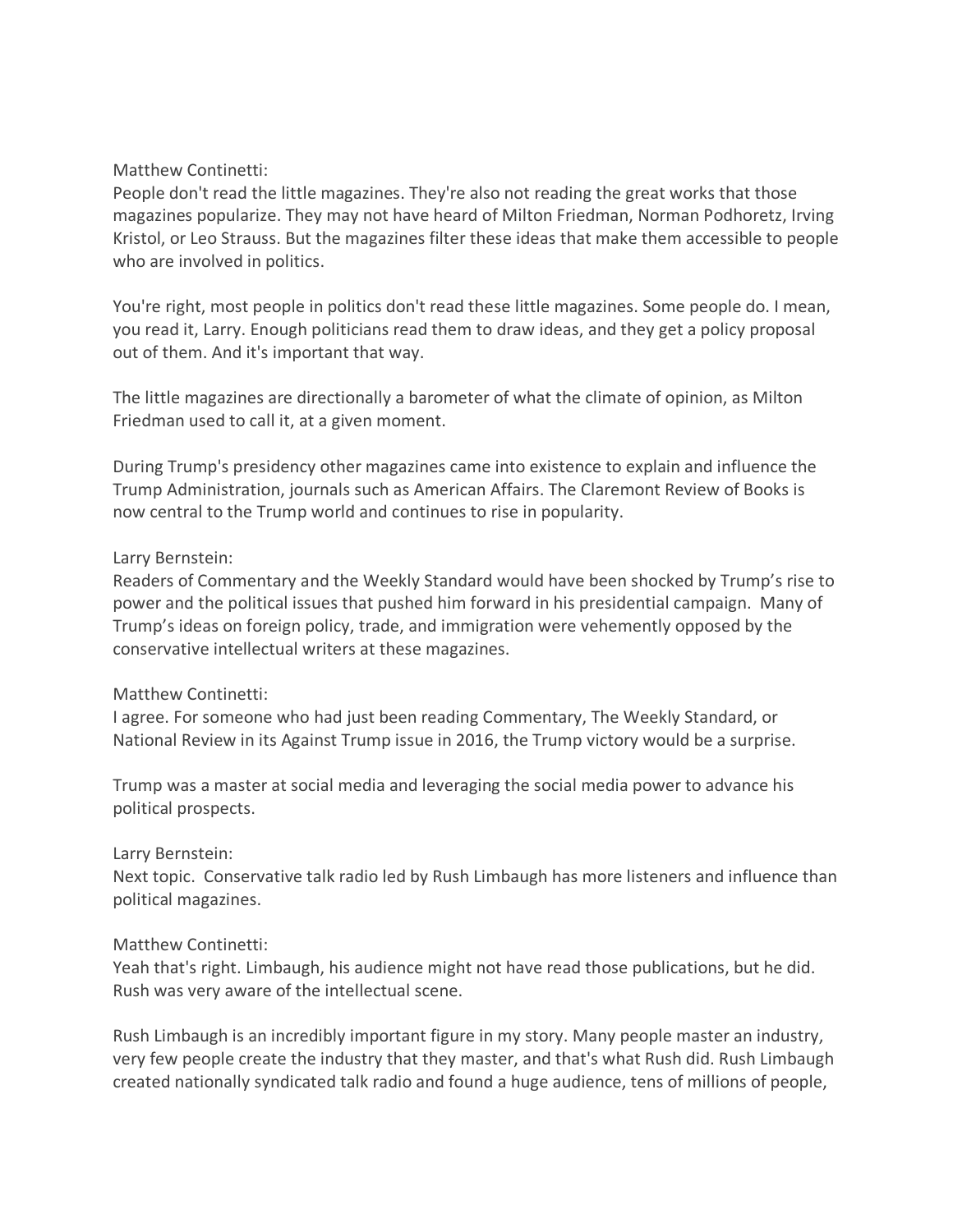were receptive to it. And he also had unique talents as an entertainer who was very conversant with ideas.

Rush was taking the articles published in these journals and popularizing them to an even larger audience.

#### Larry Bernstein:

One of the great conservative intellectuals of the period is Milton Friedman. He had many policy recommendations. Some got implemented like eliminating the draft in favor of a volunteer military. Friedman also recommended a negative income tax to reduce the disincentives for work, but it had no support among Democrats at the time. Recently, Andrew Yang is using a similar concept with a universal basic income, but it is now unanimously opposed by the Republicans.

#### Matthew Continetti:

I would say that the negative income tax example was influential in the development of the earned income tax credit.

Friedman proposed this as a substitute for the welfare state rather than a supplement. And I think Andrew Yang has been perhaps strategically ambiguous in answering the question of whether his proposed UBI would replace the welfare state in its entirety or simply be another add-on. And you're right to say there is no way Republicans would support another welfare entitlement. However, if one could replace our welfare state with a cash grant that would cover all expenses, there are members of the right who would be receptive to that.

# Larry Bernstein:

In your book, you discuss the influence of the conservative academic Harry Jaffa. Why is he an important conservative intellectual?

# Matthew Continetti:

Harry Jaffa wrote one of the most important books in American political thought. It's called Crisis of the House Divided, and it's a study of the Lincoln-Douglas debates. I recommend it to everyone. It is an amazing work.

It establishes Lincoln as a political philosopher. After that book, he became interested in politics. Harry Jaffa penned Barry Goldwater's famous line, "Extremism in the defense of liberty is no vice" from the 1964 Republican Convention. A line that was among the many reasons that Barry lost that election.

Harry Jaffa settled on the idea that America was the greatest. That America is the synthesis of classical and modern philosophy and anything that goes against Lincoln and the founders will lead us down the path to totalitarianism.

Larry Bernstein: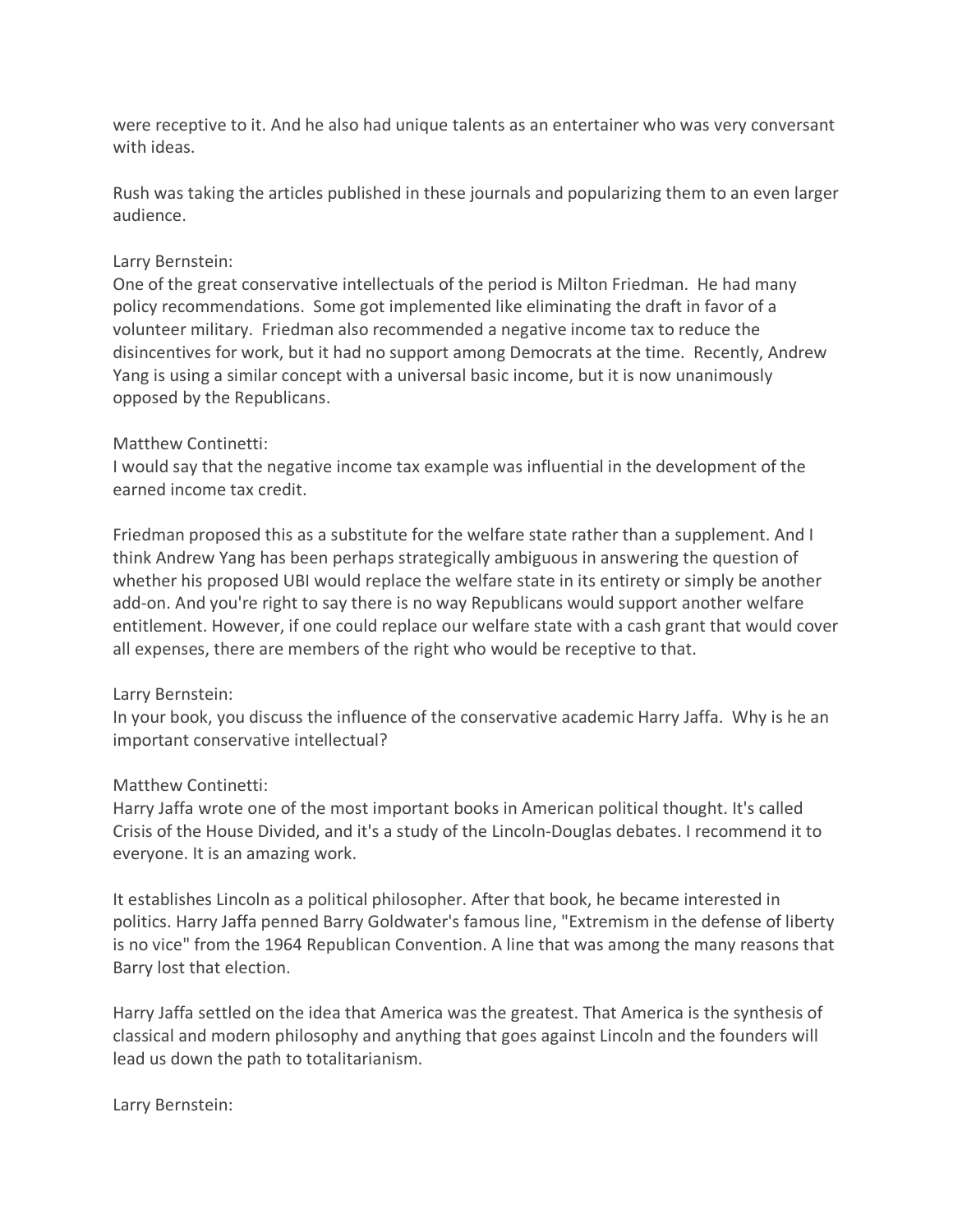American exceptionalism is a fundamental idea for conservatives which is in sharp contrast to Barak Obama who said that American exceptionalism is as true as Greek exceptionalism.

Matthew Continetti:

The right has long believed in American exceptionalism and what made the American unique was a founding. We didn't emerge from tribal warfare and ancestral kings.

It was the first time it had been done on this scale in human history, and especially these principles proclaimed in the Declaration. The idea that all men are created equal. That the king has no right was a revolutionary concept that Americans introduced to the world.

The American conservative movement said that's something to be defended. The American founding and a constitutional order which protects individual liberty.

Obama went against the tradition of rah, rah, rah, America. We're exceptional." Obama was the first to say, "I believe it in the same way that the Greeks think they're exceptional."

It provided a clue of to where American politics was headed. Because when you look at American politics today, we're not really arguing over the size and scope of the state.

Instead, what we're arguing over is what it means to be an American. Who counts as an American? What is American history? What are the lessons to draw from it? Does American exceptionalism exist?

Whose values ought to rule?

#### Larry Bernstein:

Conservatives focus on the role of institutions instead of group identity. The importance of the church, business, the military, and thousands of smaller but important institutions like the United Way or the League of Women Voters. Society is centered around the family and not the state. Conservatives fight for these institutions. Changes to them should be incremental because of respect for the way that institutions are managed. There must be a reason that institutions work the way they do because of life complicated and not obvious. In contrast, the liberal view has attributes from the French Revolution that radical change can solve intractable problems, damn the institutions.

#### Matthew Continetti:

Right. Conservatism is associated with defense of inherited institutions. In American context, what institutions are those? We don't have a king, an established church, or an aristocracy. We do have the American founding, the family, civil society, and the market.

There's always been a tension between conservatism and populism that is often antiinstitutional that wants its will imposed immediately.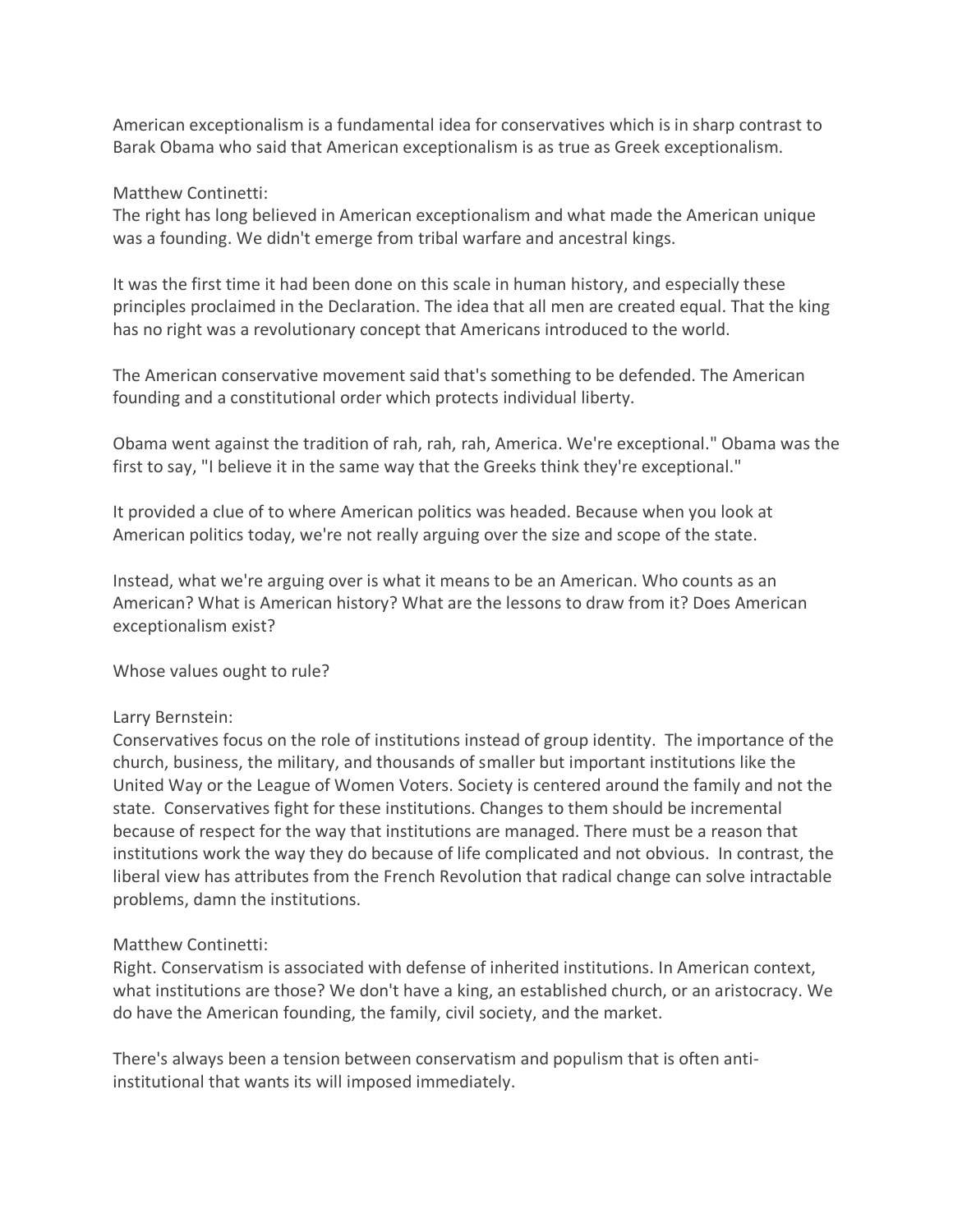### Larry Bernstein:

In the Fall 2021 Virginia Governor election, public schools and education was an important political issue. The Republican Youngkin argued that content and the curriculum should be determined by parents, while the Democratic candidate said that this decision making should belong with the teacher and education experts. And this debate highlights the differences between the role of parents versus bureaucratic experts.

### Matthew Continetti:

Youngkin is on the side of parents who are disgusted at the way schools handled the pandemic and things taught in schools.

Youngkin doesn't have Trump's personality. He's not as combative as DeSantis. He is a potential model for Republican leaders. We can do it with a smile and a fleece vest." And that can go a long way.

# Larry Bernstein:

The biggest surprise in the political world is the changing voting patterns of Hispanics as they join the Republican party.

# Matthew Continetti:

Hispanic voters care about the same thing as voters everywhere. They want a growing economy, safe streets, good schools, and affordable healthcare and childcare.

And what they saw under Trump was rising paychecks, jobs, and an economy that was recovering quickly after the pandemic shock. There are plenty of people who showed up here legally 30 years ago, who claim Hispanic ancestry, who are infuriated that people are just walking over the border, and they want to deal with illegal immigration.

I think the Hispanic voter is in the same position as the hard hats in the late 60s and early 1970s. With assimilation into America, they are now more aligned with the Republican party.

#### Larry Bernstein:

I end each episode on a note of optimism, Matt what are you optimistic about?

# Matthew Continetti:

I'm optimistic about our Constitution and the political institutions it created. They've been through a profound stress in the past couple years and have survived. It's the role of American conservatives to defend them. Not to look to a single person, a specific figure or a personality. But to preserve it against its challengers, which can come from both the left and the right.

#### Larry Bernstein: